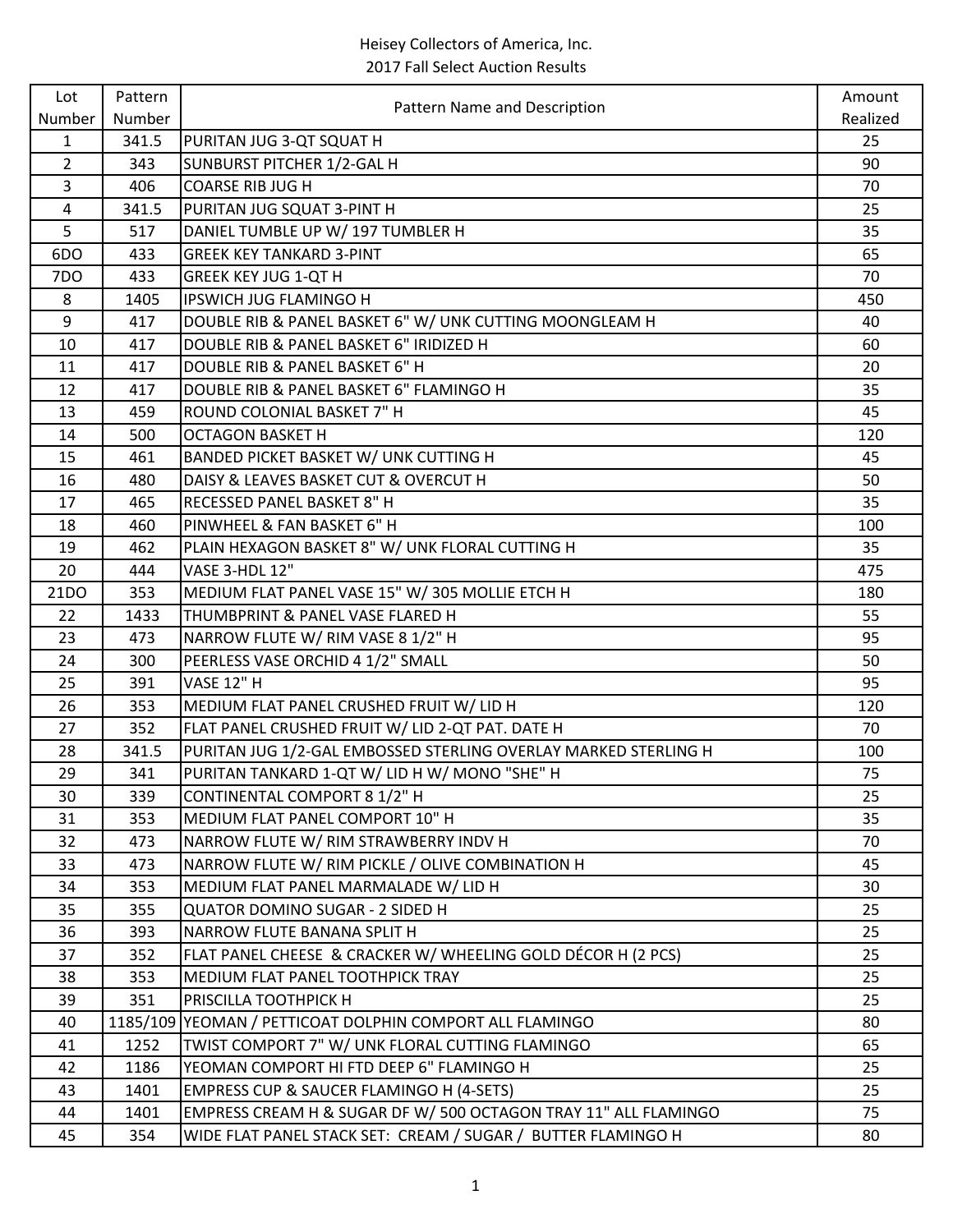| Lot    | Pattern        | Pattern Name and Description                                                        | Amount   |
|--------|----------------|-------------------------------------------------------------------------------------|----------|
| Number | Number         |                                                                                     | Realized |
| 46     | 10             | <b>CARTER INKWELL H</b>                                                             | 350      |
| 47     | 417            | DOUBLE RIB & PANEL BOWL 10" HI FTD H                                                | 425      |
| 48     | 110            |                                                                                     | 150      |
|        |                | SANDWICH DOLPHIN CANDLESTICK 10" W/ UNK FLORAL CUT ON BASE FLAMINGO H (PR)          |          |
| 49     | $\overline{2}$ | OLD WILLIAMSBURG CANDLESTICK 1-LITE 11" H                                           | 70       |
| 50     | 1405           | IPSWICH CONSOLE SET: CANDLEVASE W/ INSERT & PRISMS H (PR); BOWL FLORAL 11" H<br>(1) | 175      |
| 51     | 118            | MISS MUFFET CANDLESTICK NO OPTIC FLAMINGO H (PR)                                    | 30       |
| 52     | 120            | OVERLAPPING SWIRL CANDLESTICK MOONGLEAM H (PR)                                      | 45       |
| 53     | 1503.25        | <b>CRYSTOLITE CANDLEBLOCK SQUARE</b>                                                | 15       |
| 54     | 1405           | <b>IPSWICH OIL H</b>                                                                | 60       |
| 55     | 1401           | EMPRESS CRUET W/ STOPPER MOONGLEAM FT & STOPPER                                     | 100      |
| 56     | 1540           | LARIAT CRUET W/ STOPPER                                                             | 30       |
| 57     | 1252           | TWIST CRUET W/ STOPPER 4-OZ MOONGLEAM H                                             | 25       |
| 58     | 1252           | TWIST CRUET W/ STOPPER 2-OZ FLAMINGO                                                | 30       |
| 59     | 1404           | OLD SANDWICH CRUET SAHARA H                                                         | 45       |
| 60     | 1184           | YEOMAN CRUET 4-OZ D/O MOONGLEAM W/ STOPPER CRYSTAL                                  | 45       |
| 61     | 1405           | IPSWICH OIL W/ CROSS STOPPER                                                        | 30       |
| 62     | 1425           | VICTORIAN FRENCH DRESSING W/ STOPPER                                                | 40       |
| 63     | 1593           | PRISM MARMALADE W/ LID                                                              | 110      |
| 64     | 1231           | RIBBED OCTAGON CREAM & SUGAR MOONGLEAM H                                            | 15       |
| 65     | 1405           | <b>IPSWICH CREAM &amp; SUGAR H</b>                                                  | 15       |
| 66     | 1020           | PHYLLIS CREAM H & SUGAR H W/ UNK ROSE CUTTING                                       | 15       |
| 67     | 1495           | FERN CREAM & SUGAR W/ STERLING OVERLAY H                                            | 20       |
| 68     | 4090           | COVENTRY CLARET W/ 902 ORLANDO CUTTING                                              | 20       |
| 69     | 3350           | WABASH WINE DO W/ 440 FRONTENAC ETCH HAWTHORNE H                                    | 35       |
| 70     | 5042           | CORINTHIAN CLARET W/ 988 SERENADE CUTTING                                           | 75       |
| 71     | 5077           | LEGIONAIRE CLARET SULTANA STEM (2)                                                  | 105      |
| 72     | 3366           | TROJAN WINE DO FLAMINGO H                                                           | 40       |
| 73     | 1404           | OLD SANDWICH WINE MOONGLEAM H                                                       | 45       |
| 74     | 1550           | DOLPHIN FISH BOWL H                                                                 | 175      |
| 75     | $\overline{4}$ | <b>SWAN H</b>                                                                       | 300      |
| 76     | $\mathbf{1}$   | <b>HORSEHEAD BOOKEND (PR)</b>                                                       | 170      |
| 77     | 1557           | <b>CHANTICLEER VASE (2)</b>                                                         | 50       |
| 78     | 1554           | FISH BOOKENDS (PR)                                                                  | 75       |
| 79     | 3              | <b>GOOSE WINGS UP</b>                                                               | 15       |
| 80     | 1632           | LODESTAR BOWL 8" DAWN H                                                             | 40       |
| 81     | 1632           | LODESTAR PITCHER DAWN H                                                             | 45       |
| 82     | 1415           | TWENTIETH CENTURY MILK PITCHER 1-PINT H                                             | 40       |
| 83     | 1632           | LODESTAR NAPPY 4" DAWN H (2)                                                        | 30       |
| 84     | 1565           | LEAF JELLY DAWN                                                                     | 25       |
| 85     | 1639           | TOWN & COUNTRY NAPPY 6" DAWN                                                        | 50       |
| 86     | 1229           | OCTAGON MAYO D/O MARIGOLD                                                           | 25       |
| 87     | 1229           | <b>OCTAGON CHEESE PLATE MARIGOLD (4)</b>                                            | 25       |
|        |                |                                                                                     |          |
| 88     | 3404           | SPANISH COCKTAIL TANGERINE BOWL                                                     | 160      |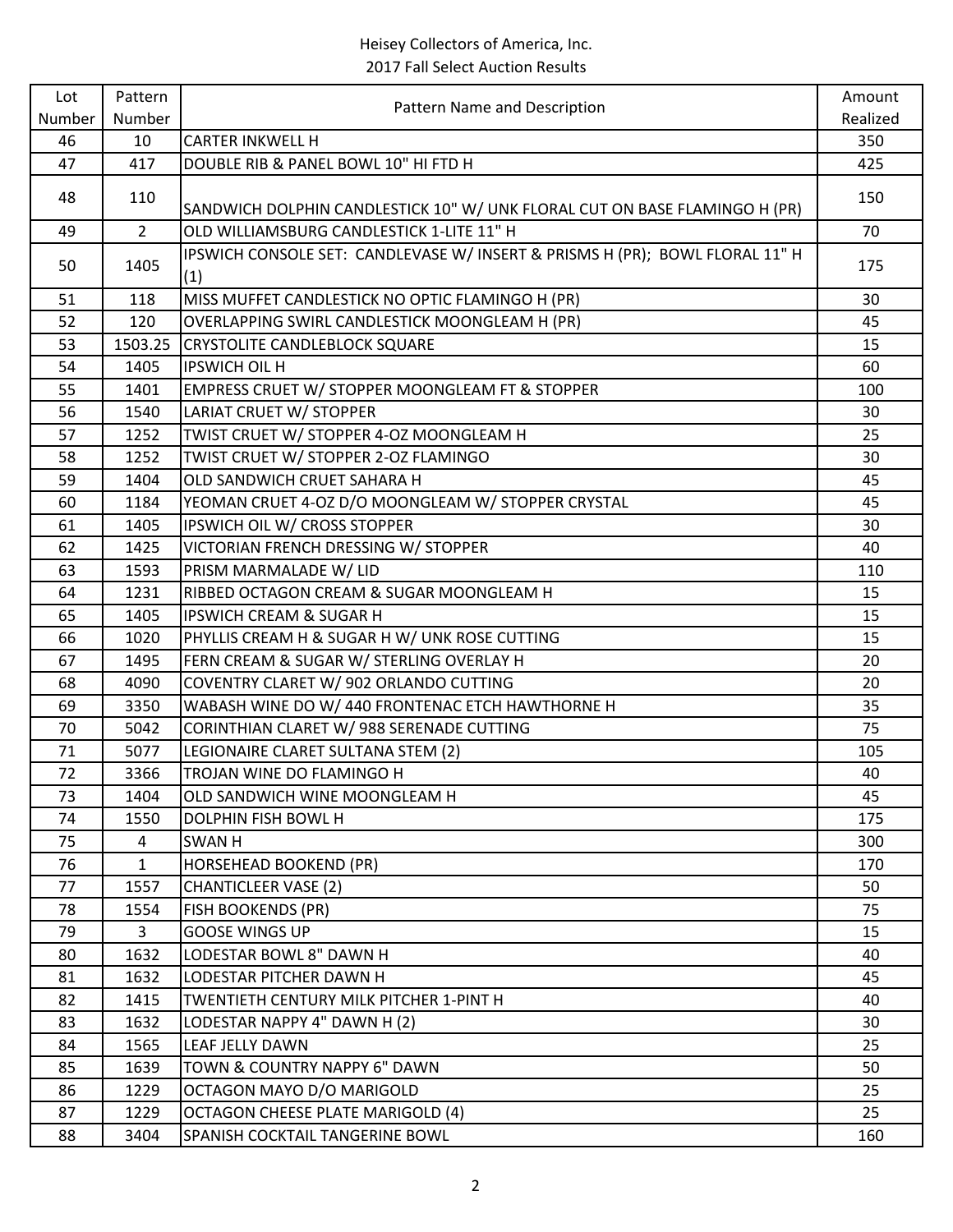| Lot    | Pattern | Pattern Name and Description                                                | Amount   |
|--------|---------|-----------------------------------------------------------------------------|----------|
| Number | Number  |                                                                             | Realized |
| 89     | 1401    | EMPRESS PLATE 8" SQ TANGERINE H (4)                                         | 170      |
| 90     | 1567    | PLANTATION JUG                                                              | 100      |
| 91     | 1567    | PLANTATION OIL W/ STOPPER                                                   | 65       |
| 92     | 1567    | PLANTATION SALT & PEPPER W/ LIDS H                                          | 35       |
| 93     | 1567    | PLANTATION SNACK SET: CUP & PLATE H (1-SET)                                 | 425      |
| 94     | 1567    | PLANTATION COMPORT 5" H X 7" W H                                            | 65       |
|        |         | BEADED SWAG TABLE SET: CREAM, SUGAR, SPOONER, BUTTER W/ LID ALL W/ MATCHING |          |
| 95     | 1295    | ROSE DÉCOR OPAL                                                             | 100      |
| 96     | 9       | SINGLE ROW SLASH NAPPY 9"                                                   | 60       |
| 97     | 1201    | <b>FANDANGO WATER BOTTLE</b>                                                | 50       |
| 98     | 4225    | COBEL COCKTAIL SHAKER 2-QT W/ 118 ROOSTER HEAD STOPPER                      | 80       |
| 99     | 1503    | CRYSTOLITE COCKTAIL SHAKER W/ MONO "GWF"                                    | 50       |
| 100    | 4004    | <b>IMPROMPTU COCKTAIL SHAKER (3 PCS)</b>                                    | 560      |
| 101    | 4036    | MARSHALL COCKTAIL SHAKER W/ 941 BARCELONA CUTTING                           | 25       |
| 102    | 1405    | <b>IPSWICH COCKTAIL SHAKER</b>                                              | 310      |
| 103    | 1469    | RIDGELEIGH COCKTAIL SHAKER                                                  | 175      |
| 104    | 4036    | MARSHALL COCKTAIL SHAKER W/ 118 ROOSTERHEAD STOPPER (1); 5048 ROOSTERHEAD   |          |
|        |         | <b>COCKTAIL (12)</b>                                                        | 130      |
| 105    | 1503    | <b>CRYSTOLITE CORDIAL H (2)</b>                                             | 45       |
| 106    | 3381    | <b>CREOLE CORDIAL SAHARA BOWL</b>                                           | 55       |
| 107    | 3308    | BOB WHITE CORDIAL W/366 PEACOCK ETCH H                                      | 175      |
| 108    | 3350    | WABASH CORDIAL W/ 440 FRONTENAC ETCH MARIGOLD BOWL H                        | 165      |
| 109    | 3408    | JAMESTOWN CORDIAL W/ 458 OLYMPIAD ETCH                                      | 125      |
| 110    | 3304    | UNIVERSAL POUSSE CAFÉ W/ 9012 VICTORY ETCH                                  | 95       |
| 111    | 3389    | DUQUESNE CORDIAL W/ 450 CHINTZ ETCH SAHARA                                  | 135      |
| 112    | 3408    | JAMESTOWN CORDIAL W/816 PALMETTO CUTTING                                    | 110      |
| 113    | 4091    | KIMBERLY CORDIAL 1-OZ ZIRCON BOWL                                           | 225      |
| 114    | 3404    | SPANISH CORDIAL COBALT BOWL                                                 | 110      |
| 115    | 5040    | LARIAT CORDIAL 2-LOOP W/ 1003 IVY CUTTING H                                 | 315      |
| 116    | 3411    | MONTE CRISTO CORDIAL W/851 KALARAMA CUTTING                                 | 65       |
| 117    | 3416    | BARBARA FRITCHIE CORDIAL W/ 799 MANHATTAN CUTTING                           | 150      |
| 118    | 3411    | MONTE CRISTO CORDIAL W/ 456 TITANIA ETCHING                                 | 105      |
| 119A   | 3381    | <b>CREOLE CORDIAL ALEXANDRITE</b>                                           | 200      |
| 119B   | 3381    | <b>CREOLE CORDIAL ALEXANDRITE</b>                                           | 190      |
| 119C   | 3381    | <b>CREOLE CORDIAL ALEXANDRITE</b>                                           | 190      |
| 120    | 3416    | BARBARA FRITCHIE CORDIALW/ 468 CHATEAU ETCHING                              | 130      |
| 121    | 3397    | <b>GASCONY WINE SAHARA</b>                                                  | 25       |
| 122    | 4085    | KOHINOOR CLARET W/ ZIRCON BOWL                                              | 225      |
| 123    | 4083    | STANHOPE WINE W/ ZIRCON BOWL                                                | 170      |
| 124    | 5078    | PARK AVENUE SHERRY W/ UNK CUTTING H (4)                                     | 190      |
| 125    | 6060    | COUNTRY CLUB OLD FASHION DOUBLE W/ 517 WINCESTER '73 ETCHING                | 180      |
| 125A   |         | MERMAID ETCH CHRISTMAS ORNAMENT SET OF 3 NUMBERED 1                         | 190      |
| 126    | 3417    | ADKIN BITTERS BOTTLE W/ 467 TALLY HO ETCH PAPER LABEL                       | 235      |
| 127    | 2052    | OLD FASHION W/ 476 CIRCUS / WESTERN SCENE ETCH                              | 135      |
| 128    | 4002    | AQUA CALIENTE COCKTAIL W/ 459 FISHERMAN ETCH H                              | 95       |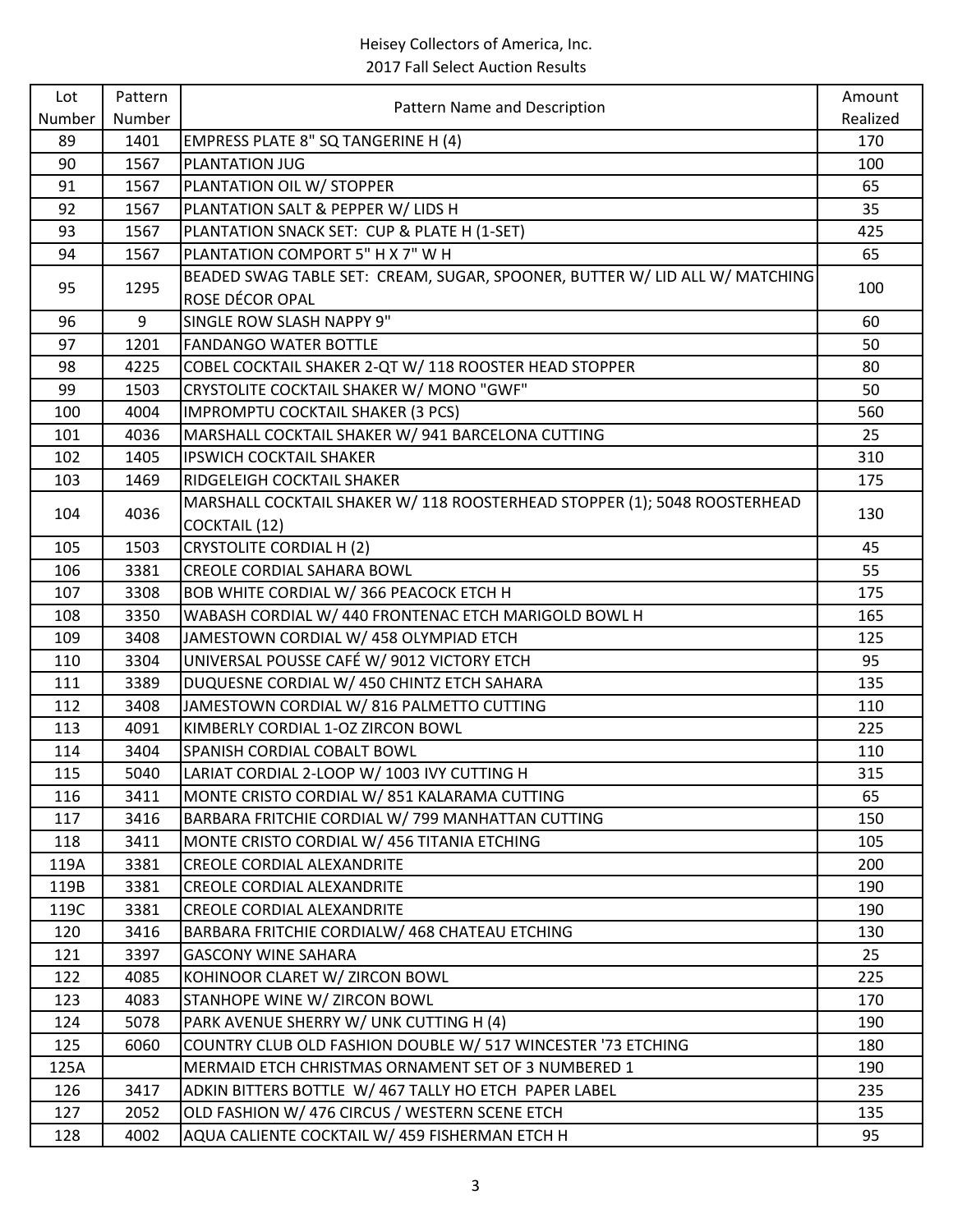| Lot    | Pattern | Pattern Name and Description                                                         | Amount   |
|--------|---------|--------------------------------------------------------------------------------------|----------|
| Number | Number  |                                                                                      | Realized |
| 129    | 2401    | NEWTON BAR GLASS 1 1/2-OZ W/ 469 MERMAID ETCH                                        | 400      |
| 130    | 2351    | NEWTON TUMBLER 10-OZ W/ 467 TALLY HO ETCH (2)                                        | 75       |
| 131    | 5048    | ROOSTERHEAD COCKTAIL (4)                                                             | 75       |
| 132    | 5038    | <b>BANTAM ROOSTER COCKTAIL</b>                                                       | 85       |
| 133    | 1231    | RIBBED OCTAGON PLATE 8" HAWTHORNE (4)                                                | 75       |
| 134    | 1184    | YEOMAN PUFF BOX W/ LID DO HAWTHORNE & INSERT CRYSTAL H (3-PCS)                       | 260      |
| 135    | 479     | PETAL CREAM H & SUGAR HAWTHORNE (1-SET)                                              | 85       |
| 136    | 1192    | INSIDE SCALLOP CUCUMBER DISH W/ UNK CUTTING HAWTHORNE                                | 20       |
| 137    | 3366    | TROJAN CHAMPAGNE DO HAWTHORNE H (2)                                                  | 45       |
| 138    | 3481    | <b>GLENFORD TUMBLER FTD HAWTHORNE</b>                                                | 65       |
| 139    | 3350    | WABASH SHERBET W/ 440 FRONTENAC ETCH HAWTHORNE H (4)                                 | 40       |
| 140    | 1229    | OCTAGON NUT INDV NO OPTIC HAWTHORNE H (4)                                            | 45       |
| 141    | 16      | COLONIAL PUFF BOX W/ LID W/ FLORAL ENGRAVING "RAY" H                                 | 35       |
| 142    | 1129    | FINE TOOTH NAPPY 7 1/2" SHALLOW W/ UNK CUTTING H                                     | 30       |
| 143    | 315     | PANELLED CANE MOLASSES CAN                                                           | 80       |
| 144    | 1776    | KALONYAL CELERY 11" H                                                                | 25       |
| 145    | 1776    | KALONYAL CLARET H                                                                    | 35       |
| 146    | 1776    | KALONYAL MUSTARD W/ LID H                                                            | 210      |
| 147    | 365     | OLD QUEEN ANNE JELLY HDLD                                                            | 35       |
| 148    | 433     | GREEK KEY JELLY HI FTD 5" H                                                          | 35       |
| 149    | 433     | GREEK KEY NAPPY SHALLOW 4 1/2" H (2)                                                 | 30       |
| 150    | 1503    | CRYSTOLITE DRESSER SET: PUFF BOX W/ LID H; COLOGNE W/ DAUBER (2); TRAY OVAL<br>13" H | 180      |
| 151    | 1503    | <b>CRYSTOLITE CENTERPIECE 11" H</b>                                                  | 100      |
| 152    | 1503    | CRYSTOLITE ICE TUB W/ TONGS H                                                        | 55       |
| 153    | 1503    | CRYSTOLITE CANDY SHELL W/ LID                                                        | 40       |
| 154    | 1503    | <b>CRYSTOLITE MUSTARD W/ LID</b>                                                     | 25       |
| 155    | 150     | BANDED FLUTE ROOT BEER MUG H                                                         | 95       |
| 156    | 150     | <b>BANDED FLUTE TUMBLER H (3)</b>                                                    | 50       |
| 157    | 150     | <b>BANDED FLUTE MOLASSES</b>                                                         | 30       |
| 158    | 150     | <b>BANDED FLUTE BUTTER W/ LID H</b>                                                  | 35       |
| 159    | 150     | BANDED FLUTE NAPPY 4 1/2" H (4)                                                      | 45       |
| 160    | 4035    | BETHEL DECANTER W/ STOPPER W/ UNK THISTLE CUTTING                                    | 95       |
| 161    | 367     | PRISM BAND DECANTER W/ STOPPER FLAMINGO                                              | 45       |
| 162    | 4027    | CHRISTOS DECANTER ALEXANDRITE W/ STOPPER CRYSTAL                                     | 950      |
| 163    | 4027    | CHRISTOS DECANTER W/ STOPPER W/ UNK CUTTING                                          | 50       |
|        |         | BETHEL DECANTER W/ STOPPER NOT GROUND W/ UNK "BOURBON" CUTTING (1); BETHEL           |          |
| 164    | 4035    | DECANTER W/ STOPPER NOT GROUND W/ UNK "SCOTCH" CUTTING (1)                           | 200      |
| 165    | 1430    | ARISTOCRAT CANDY HI FTD COBALT                                                       | 1750     |
| 166    | 1420    | TULIP VASE COBALT (chip noted on the "leg' of the vase)                              | 100      |
| 167    | 3404    | SPANISH GOBLET COBALT BOWL (4)                                                       | 200      |
| 168    | 3404    | SPANISH COCKTAIL COBALT BOWL (4)                                                     | 200      |
| 169    | 4231    | <b>FAVOR VASE COBALT</b>                                                             | 90       |
| 170    | 1404    | OLD SANDWICH DECANTER W/ CRYSTAL STOPPER OVAL COBALT H                               | 750      |
| 171A   | 1404    | OLD SANDWICH BAR COBALT H                                                            | 90       |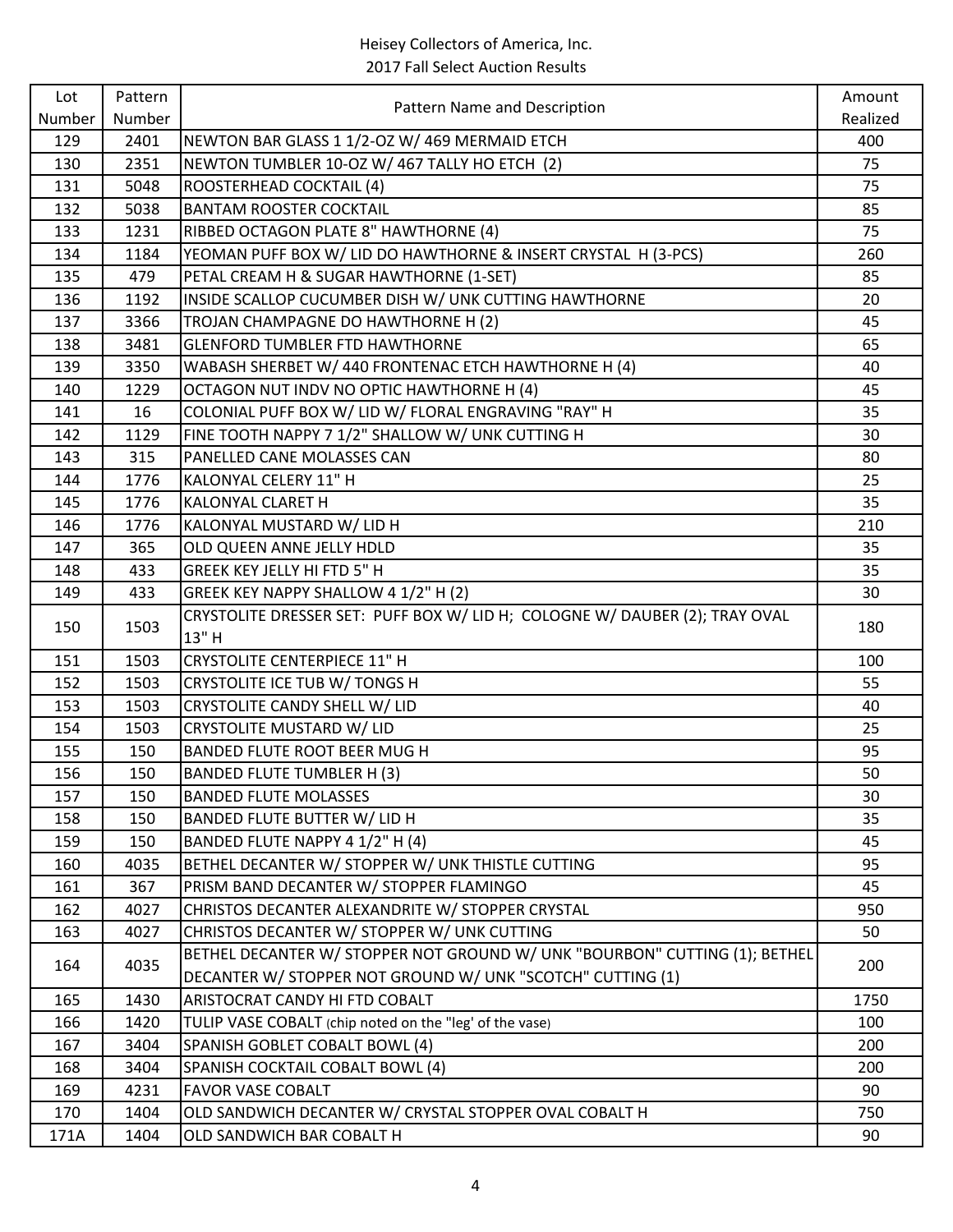| Lot    | Pattern      | Pattern Name and Description                                          | Amount   |
|--------|--------------|-----------------------------------------------------------------------|----------|
| Number | Number       |                                                                       | Realized |
| 171B   | 1405         | OLD SANDWICH BAR COBALT H                                             | 65       |
| 171C   | 1406         | OLD SANDWICH BAR COBALT H                                             | 65       |
| 171D   | 1407         | OLD SANDWICH BAR COBALT H                                             | 65       |
| 171E   | 1408         | OLD SANDWICH BAR COBALT H                                             | 65       |
| 172    | 1428         | WARWICK CORNUCOPIA VASE INDV COBALT H                                 | 40       |
| 173    | 1428         | WARWICK CORNUCOPIA CANDLE VASE COBALT H                               | 55       |
| 174    | 1205         | FANCY LOOP GOBLET EMERALD WORN GOLD                                   | 90       |
| 175DO  | 160          | <b>LOCKET ON CHAIN GOBLET</b>                                         | 85       |
| 176DO  | 1049         | DESHLER GOBLET W/ ETCHED BANDS                                        | 75       |
| 177DO  | 704          | KELLER ALE W/ UNK ENGRAVING                                           | 115      |
| 178DO  | 804          | <b>BISMARK GOBLET</b>                                                 | 115      |
| 179    | 1519         | WAVERLY BOWL FLORAL 11" SEAHORSE FTD W/ 507 ORCHID ETCH H             | 50       |
| 180DO  | 1540         | LARIAT VASE 6" FAN W/ 507 ORCHID ETCH                                 | 35       |
| 181DO  | 5031         | OOH-LA-LA FRENCH DRESSING BOTTLE W/ 507 ORCHID ETCH                   | 65       |
| 182    | 1540         | LARIAT VASE 7" CRIMPED W/ 507 ORCHID ETCH                             | 25       |
| 183    | 1519         | WAVERLY BUTTER W/ LID W/ 507 ORCHID ETCH H                            | 50       |
| 184    | 1495         | FERN PLATE 8" W/ 507 ORCHID ETCH                                      | 55       |
| 185    | 1519         | WAVERLY MAYO W/ UNDERPLATE W/ 507 ORCHID ETCH H                       | 20       |
| 186    | 1435         | ASHTRAY INDV W/ 507 ORCHID ETCH (2)                                   | 25       |
| 187    | 5072         | ROSE STEM CHAMPAGNE W/ 515 HEISEY ROSE ETCH H (4)                     | 25       |
| 188    | 5072         | ROSE STEM COCKTAIL W/ 515 HEISEY ROSE ETCH H (4)                      | 50       |
| 189    | 350          | PINWHEEL & FAN NAPPY 8" MOONGLEAM H                                   | 280      |
| 190    | 1252         | TWIST BERRY SET: BOWL 8" (1); BOWL 4" (8) MOONGLEAM H                 | 35       |
| 191    | 1252.5       | TWIST CUP & SAUCER MOONGLEAM H (2 SETS)                               | 15       |
| 192    | 4224         | STEEPLE CHASE COCKTAIL MOONGLEAM FT                                   | 150      |
| 193    | 3380         | OLD DOMINION GOBLET 10-OZ 8" SHORT STEM W/ 447 EMPRESS ETCH MOONGLEAM | 40       |
|        |              | <b>STEM &amp; FT (2)</b>                                              |          |
| 194    | 411          | TUDOR PRESERVE W/ LID MOONGLEAM H                                     | 55       |
| 195    | 52           | SHORT INDIVIDUAL SALT SHAKER W/ #5 GLASS TOPS ALL MOONGLEAM H         | 95       |
| 196    | 1252         | TWIST RELISH 2-PRT COMBO UNFINISHED BOTTOM MOONGLEAM & SAHARA H       | 925      |
| 197    | 5066         | HORSEHEAD COCKTAIL                                                    | 100      |
| 198    | 5074         | SEA HORSE STEM COCKTAIL W/ SULTANA STEM H                             | 350      |
| 199    | 5074         | SEAHORSE STEM COCKTAIL H                                              | 125      |
| 200    | $\mathbf{1}$ | SOW                                                                   | 260      |
| 201    | $\mathbf{1}$ | <b>MOTHER RABBIT</b>                                                  | 475      |
| 202    | 1550         | FISH CANDLESTICK (PR)                                                 | 150      |
| 203    | $\mathbf{1}$ | <b>ROOSTER</b>                                                        | 120      |
| 204    | 7002         | RAMSHEAD STOPPER NOT GROUND & STRAINER                                | 160      |
| 205    | 1527         | <b>COLT KICKING</b>                                                   | 40       |
| 206    | 12           | MALLARD WINGS UP (1); 11 WINGS HALF H (1); 10 WINGS DOWN H (1)        | 70       |
| 207    | 357          | DUCK ASHTRAY FLAMINGO H                                               | 40       |
| 208    | 357          | DUCK ASHTRAY MOONGLEAM H                                              | 45       |
| 209    | 15           | FLORAL FROG MOONGLEAM (1); DUCK INSERT MOONGLEAM (1)                  | 110      |
| 210    | 123          | MERCURY CANDLE INSERT MOONGLEAM H                                     | 145      |
| 211    | 15           | FLOWER FROG FLAMINGO (1); DUCK INSERT FLAMINGO (1)                    | 80       |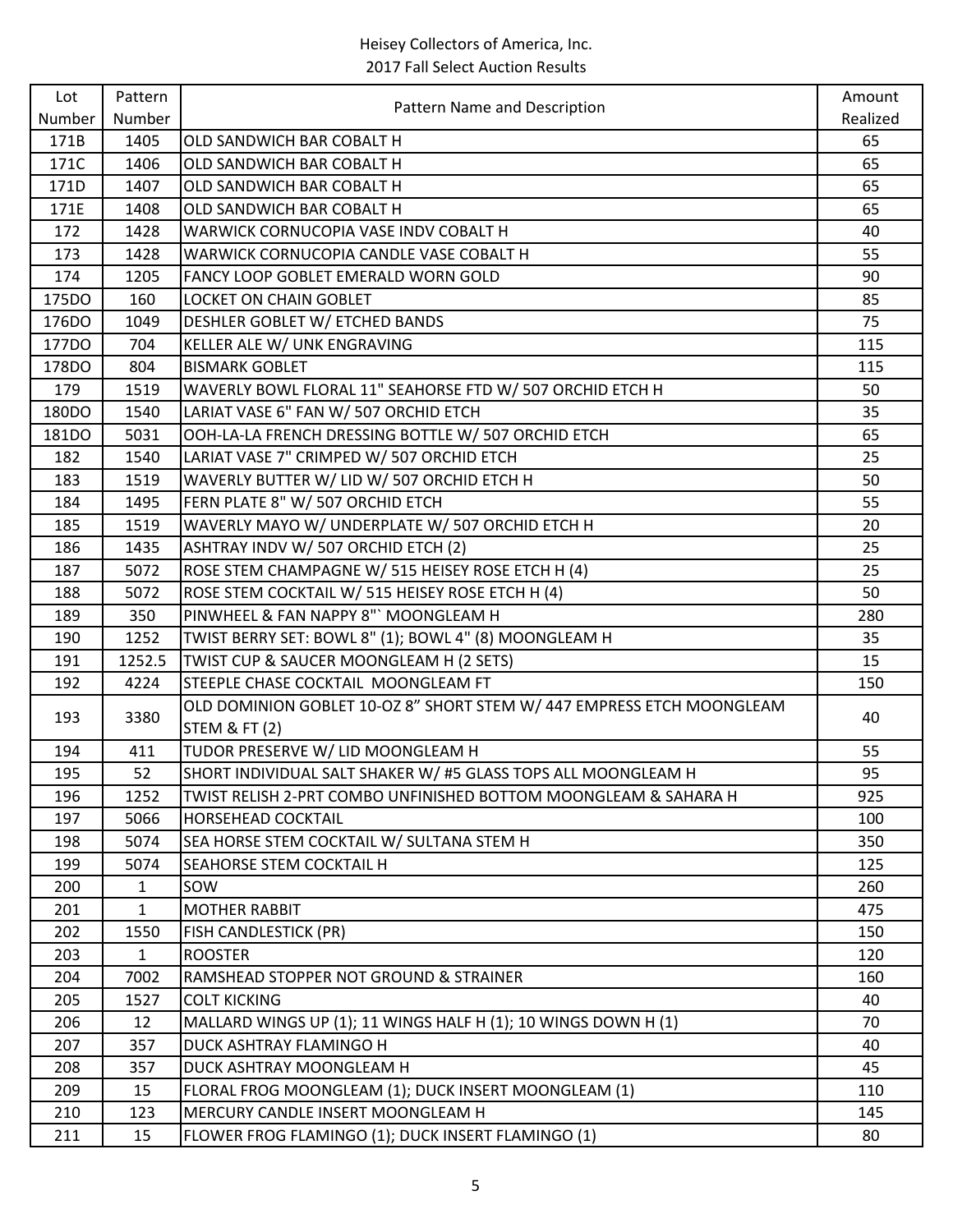| Lot    | Pattern        | Pattern Name and Description                                                  | Amount   |
|--------|----------------|-------------------------------------------------------------------------------|----------|
| Number | Number         |                                                                               | Realized |
| 212    | 104            | <b>GAZELLE H</b>                                                              | 300      |
| 213    | 1489           | PURITAN CIGARETTE BOX LARGE W/ LID & HORSEHEAD FINIAL                         | 95       |
| 214    | 1489           | PURITAN CIGARETTE BOX W/ LID SMALL W/ HORSEHEAD FINIAL                        | 70       |
| 215    | 4218           | MARILYN VASE 10" W/ MOONGLEAM FT                                              | 600      |
| 216    | 1428           | WARWICK VASE 9" MOONGLEAM H                                                   | 800      |
| 217    | 1469           | RIDGELEIGH VASE 8" RND ZIRCON H                                               | 85       |
| 218    | 411            | TUDOR VASE 8 1/2"                                                             | 55       |
| 219    | 1558           | DROOP BOWL FLORAL OVAL 12"H                                                   | 35       |
| 220    | 5012           | URN VASE FTD 6"                                                               | 95       |
| 221    | 5012           | <b>URN CIGARETTE HOLDER</b>                                                   | 40       |
| 222    | 1428           | WARWICK VASE 5" H (2)                                                         | 30       |
| 223    | 1473           | BUTTRESS CENTERPIECE: MEDIUM CENTER H (1); CORNER H (4)                       | 155      |
| 224    | 1405           | IPSWICH CANDY W/ LID 1/2-LB H                                                 | 110      |
| 225    | 1405           | IPSWICH CANDY W/ LID 1/4-LB                                                   | 200      |
| 226    | 1951           | CABOCHON CANDY W/ LID W/ 516 PLANTATION IVY ETCH H                            | 90       |
| 227    | 1183           | REVERE CANDY BOX W/ LID 7" H                                                  | 60       |
| 228    | $\overline{2}$ | OLD WILLIAMSBURG CANDLESTICK 9" (PR)                                          | 25       |
| 229    | 1447           | ROCOCO CANDLESTICKS 2-LITE H (PR)                                             | 55       |
| 230    | 1509           | QUEEN ANN CANDELABRA 1-LITE 7 1/2" W/ "A" PRISMS (PR)                         | 35       |
| 231    | 1615           | FLAME CANDLESTICK 2-LITE H (PR)                                               | 25       |
| 232    | 25             | FEDERAL CANDLESTICK 1-H (PR)                                                  | 35       |
| 233    | 70             | OCTAGON CANDLESTICK 7 1/2" H (PR)                                             | 45       |
| 234    | 109            | PETTICOAT DOLPHIN CANDLESTICK 6" MOONGLEAM (PR)                               | 130      |
| 235    | 1401           | <b>EMPRESS CANDLESTICK 1-LITE (PR)</b>                                        | 30       |
| 236    | 1483           | <b>WORLD CANDLESTICK 2-LITE (PR)</b>                                          | 725      |
| 237    | 1433           | THUMBPRINT & PANEL CANDLESTICK 2-LITE SAHARA (PR)                             | 25       |
| 238    | 1495           | FERN CANDLESTICK W/ 508 FLORAL ETCH (PR)                                      | 25       |
| 239    | 1485           | SATURN CANDLESTICK 2-LITE (PR)                                                | 200      |
| 240    | 1511           | TOUJOURS APPLE MARMALADE W/ #7 SPOON W/893 CARLTON CUTTING H                  | 105      |
| 241    | 1466           | STAR RELISH 5-PRT W/849 NOMAD CUTTING                                         | 40       |
| 242    | 1488           | KOHINOOR BOWL FLORAL 14" W/ UNK CUTTING                                       | 50       |
| 243    | 1486           | COLEPORT BOWL 14" OVAL W/ UNK CUTTING                                         | 75       |
| 244    | 1489           | PURITAN ASHTRAY HORSEHEAD W/ UNK CUTTING                                      | 145      |
| 245    | 4044           | NEW ERA PLATE LUNCHEON 7" X 9" W/ 826 VENUS CUTTING                           | 45       |
| 246    | 4044           | NEW ERA OYSTER COCKTAIL W/826 VENUS CUTTING                                   | 25       |
| 247    | 4044           | NEW ERA SODA / ICE TEA 12-OZ W/826 VENUS CUTTING                              | 25       |
| 248    | 4044           | NEW ERA GOBLET W/826 VENUS CUTTING                                            | 45       |
| 249    | 16             | SUSANNEH PUFF BOX W/ LID H (1); HAIR RECEIVER W/ LID H (1); BOTH TOP & BOTTOM | 85       |
|        |                | W/ SAME UNK CUTTING                                                           |          |
| 250    | 1504           | REGENCY PUFF BOX W/ LID H                                                     | 45       |
| 251    | 1184           | YEOMAN COLOGNE 4-OZ W/ DAUBER W/ UNK CUTTING                                  | 85       |
| 252    | 485            | HEXAGON STEM COLOGNE 1-OZ W/ DAUBER W/ UNK CUTTING H                          | 75       |
| 253    | 516            | FAIRACRE COLOGNE FLAMINGO H W/ DAUBER MOONGLEAM                               | 215      |
| 254    | 1401           | EMPRESS ICE BUCKET W/840 NOMAD CUTTING H                                      | 35       |
| 255    | 5064           | HYDRANGEA GOBLET W/ DOROTHY THORP DÉCOR                                       | 320      |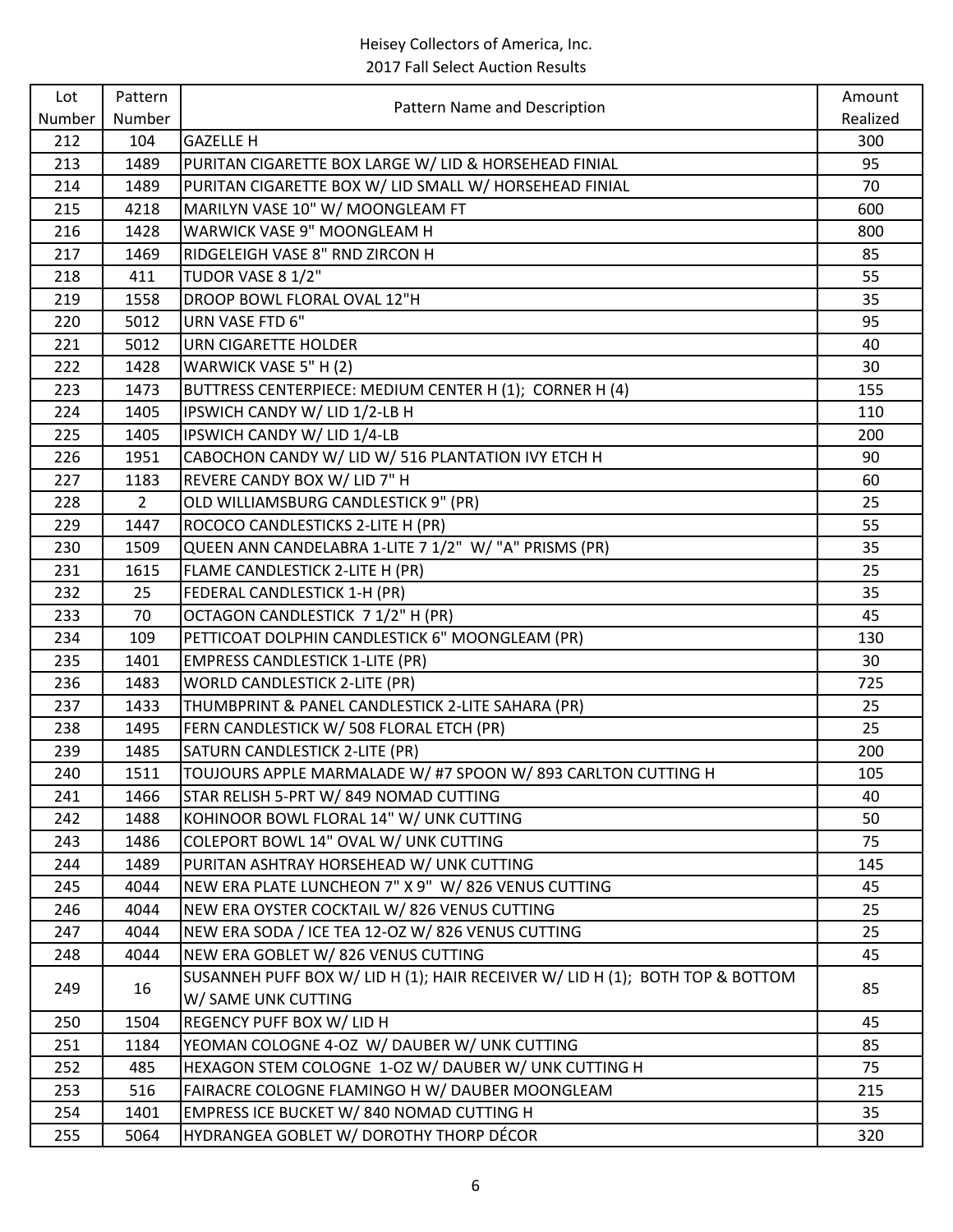| Lot    | Pattern | Pattern Name and Description                                    | Amount   |
|--------|---------|-----------------------------------------------------------------|----------|
| Number | Number  |                                                                 | Realized |
| 256    | 1401    | EMPRESS PLATE 8" RND ALEXANDRITE H (8)                          | 95       |
| 257    | 1401    | EMPRESS PLATE 7 1/2" RND ALEXANDRITE H (8)                      | 120      |
| 258    | 1401    | EMPRESS PLATE 6" RND ALEXANDRITE H (8)                          | 85       |
| 259    | 135     | <b>EMPRESS CANDLESTICK 1-LITE ALEXANDRITE (PR)</b>              | 800      |
| 260    | 4220    | JANICE VASE 4" SWIRL OPTIC ALEXANDRITE                          | 550      |
| 261DO  | 3381    | <b>CREOLE SODA 8-OZ ALEXANDRITE</b>                             | 45       |
| 262    | 1401    | EMPRESS CANDLESTICK 6" DF ALEXANDRITE H (1-ONLY)                | 120      |
| 263    | 3380    | OLD DOMINION CHAMPAGNE ALEXANDRITE H (4)                        | 190      |
| 264    | 1401    | EMPRESS PLATE 8" RND W/ UNK ELABORATE CUTTING ALEXANDRITE       | 150      |
| 265    | 1401    | EMPRESS PLATE SANDWICH 12" SQ HDLD SAHARA                       | 55       |
| 266    | 1401    | EMPRESS PLATE HORS D'OEUVRES 13" 2-HDLD SAHARA H                | 30       |
| 267    | 1401    | EMPRESS RELISH TRIPLEX HDLD SAHARA                              | 75       |
| 268    | 3390    | CARCASSONNE GOBLET SHORT STEM SAHARA (4)                        | 25       |
| 269    | 1401    | EMPRESS MAYO SAHARA (1); #6 LADLE SAHARA (1) H                  | 55       |
| 270    | 1401    | EMPRESS MUSTARD SAHARA H (1); W/ #5 SPOON H (1)                 | 65       |
| 271    | 372     | MCGRADY SYRUP 7-OZ SAHARA H                                     | 70       |
| 272    | 1401    | <b>EMPRESS ASHTRAY SAHARA H</b>                                 | 20       |
| 273    | 1401    | EMPRESS PLATE 9" RND SAHARA H (4)                               | 45       |
| 274    | 1401    | EMPRESS PLATE 10 1/2" RND SAHARA H (4)                          | 55       |
| 275    | 1540    | LARIAT COCKTAIL W/ 980 MOONGLO CUTTING (4)                      | 75       |
| 276    | 1540    | <b>LARIAT CIGARETTE BOX</b>                                     | 45       |
| 277    | 1540    | LARIAT CREAM & SUGAR W/ TRAY H (3-PCS)                          | 25       |
| 278    | 1540    | LARIAT VASE ROUND CRIMPED 7"                                    | 15       |
| 279    | 1540    | LARIAT PLATE DEVILED EGG RND 14"                                | 140      |
| 280    | 1540    | LARIAT HURRICANE CANDLESTICK W/ GLOBES W/ CHARLTON DÉCOR H (PR) | 70       |
| 281    | 1469    | RIDGELEIGH PLATE HORS D'OUVRES                                  | 35       |
| 282    | 1469    | RIDGELEIGH BOWL FLORAL SWAN HDLD 14"                            | 80       |
| 283    | 1469    | RIDGELEIGH CANDLESTICK SQ FTD 2" (PR)                           | 20       |
| 284    | 1469    | RIDGELEIGH CIGARETTE HOLDER OVAL W/ ASHTRAY PLATE 6" H (2 PCS)  | 105      |
| 285    | 1469    | RIDGELEIGH VASE INDV #5 H                                       | 15       |
| 286    | 1469    | RIDGELEIGH CANDELABRA 2-LITE (PR) + 6 EXTRA PRISMS              | 160      |
| 287A   | 1469    | RIDGELEIGH PLATE 10 1/2" H                                      | 320      |
| 287B   | 1469    | RIDGELEIGH PLATE 10 1/2" H                                      | 320      |
| 287C   | 1469    | RIDGELEIGH PLATE 10 1/2" H                                      | 320      |
| 288A   | 1469    | RIDGELEIGH ROLY POLY SET - COMPLETE H                           | 100      |
| 288B   | 1469    | RIDGELEIGH ROLY POLY SET - COMPLETE H                           | 100      |
| 288C   | 1469    | RIDGELEIGH ROLY POLY SET - COMPLETE H                           | 100      |
| 288D   | 1469    | RIDGELEIGH ROLY POLY SET - COMPLETE H                           | 100      |
| 289    | 1469    | RIDGELEIGH DECANTER ICICLE                                      | 80       |
| 290    | 1469    | RIDGELEIGH GOBLET CUPPED (2)                                    | 250      |
| 291    | 1469.5  | RIDGELEIGH SODA 12-OZ CUPPED (2)                                | 350      |
| 292    | 1447    | ROCOCO MAYO & RELISH COMBINATION - NO LID ZIRCON                | 100      |
| 293    | 1495    | FERN JELLO DISH ZIRCON                                          | 100      |
| 294    | 1495    | FERN BON BON 6" HDLD ZIRCON                                     | 40       |
| 295    | 1483    | SATURN OIL SQUAT ZIRCON W/ STOPPER CRYSTAL EARLY DESIGN         | 110      |